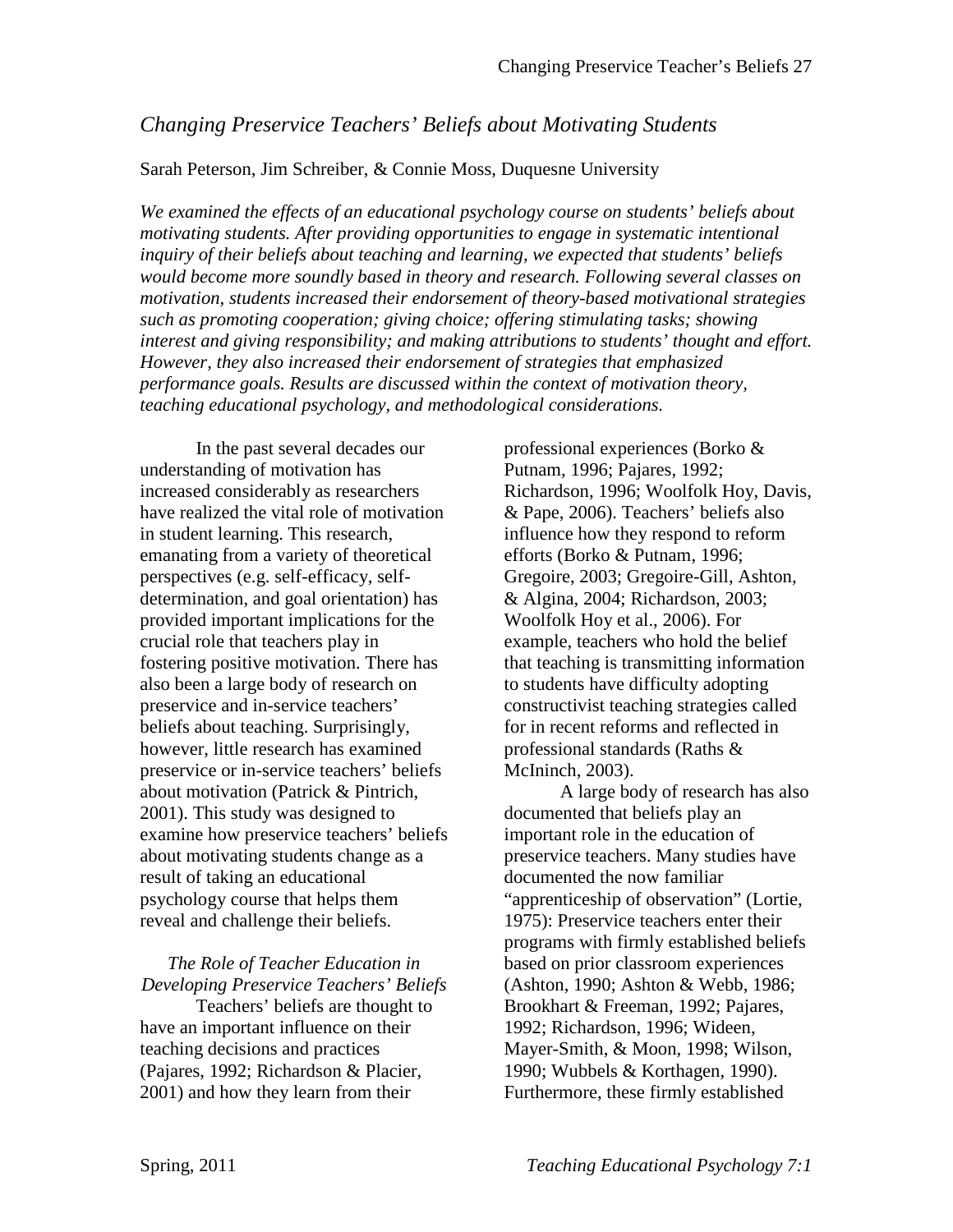beliefs are often implicit and difficult to articulate (Nespor, 1987; Richardson, 2003; Torff & Sternberg, 2001). Research also shows that the beliefs of preservice teachers serve as filters that influence what they learn (Borko & Putnam, 1996; Hollingsworth, 1989; Holt-Reynolds, 1992; Nespor, 1987; Pajares, 1992; Richardson, 2003; Sugrue, 1996; Weinstein, 1989). Thus, they tend to graduate with their beliefs intact (Borko & Putnam, 1996; Pajares, 1992; Rust, 1994; Sugrue, 1996; Tillema & Knol, 1997; Torff & Sternberg, 2001; Zeichner, Tabachnick, & Densmore, 1987). In other words, graduates of teacher education programs teach like they were taught (Darling-Hammond, 2006).

The tenacity of preservice teachers' beliefs becomes problematic when aspiring teachers are expected to learn to teach in ways that are fundamentally different from the ways in which they were taught. As a result, teacher educators have struggled to develop ways to facilitate belief change, since tenaciously held beliefs, if unsupported by theory and research, can prevent teachers from best facilitating their students' learning and motivation. In fact, Darling-Hammond (2006) has identified the importance of helping students confront their naïve conceptions about teaching as one of the three most powerful challenges for teacher education. We have found in our previous research that providing students with opportunities to reveal and challenge their beliefs helps them modify or abandon beliefs that are not supported by theory and research. Furthermore, even when preservice teachers hold beliefs that are wellsupported and result in effective teaching practice, they still benefit from

revealing and challenging those beliefs. When given the opportunity and support to do so, these teachers develop beliefs that are more sophisticated and wellgrounded in theory and research, and as a result, they make more effective teaching decisions (Peterson & Moss, 2006; Peterson & Moss, 2007).

*Preservice and In-service Teachers' Beliefs about Motivation* Research on beliefs about motivation suggests that preservice and in-service teachers tend to view motivation as a relatively stable trait that resides within students: Students are either motivated or they are not (Holt-Reynolds, 1992; Moss & Peterson, 2007; Nespor, 1987; Patrick & Pintrich, 2001; Peterson & Moss, 2006; Weinstein, 1989). For example, a preservice teacher in one of our classes noted, "My conception of motivation was limited to a simple definition of natural effort and desire. In other words, I believed that motivation was largely a natural ability that one either possessed or did not" (Peterson & Moss, 2006). Whereas both preservice and in-service teachers tend to believe that motivation is determined by factors outside of their control (Patrick & Pintrich, 2001), they also tend to believe that a teacher's role is to try to motivate students, and the way to do so is with interesting and fun activities (Blumenfeld, Hicks, & Krajcik, 1996; Calderhead, 1996; Holt-Reynolds, 1992; Woolfolk Hoy & Murphy, 2001). There is also some evidence that novice teachers expand upon their previous beliefs about motivation as a result of their teacher education courses. For example, Condon, Clyde, Kyle, & Hovda (1993) found that novice teachers not only built on students' interests, they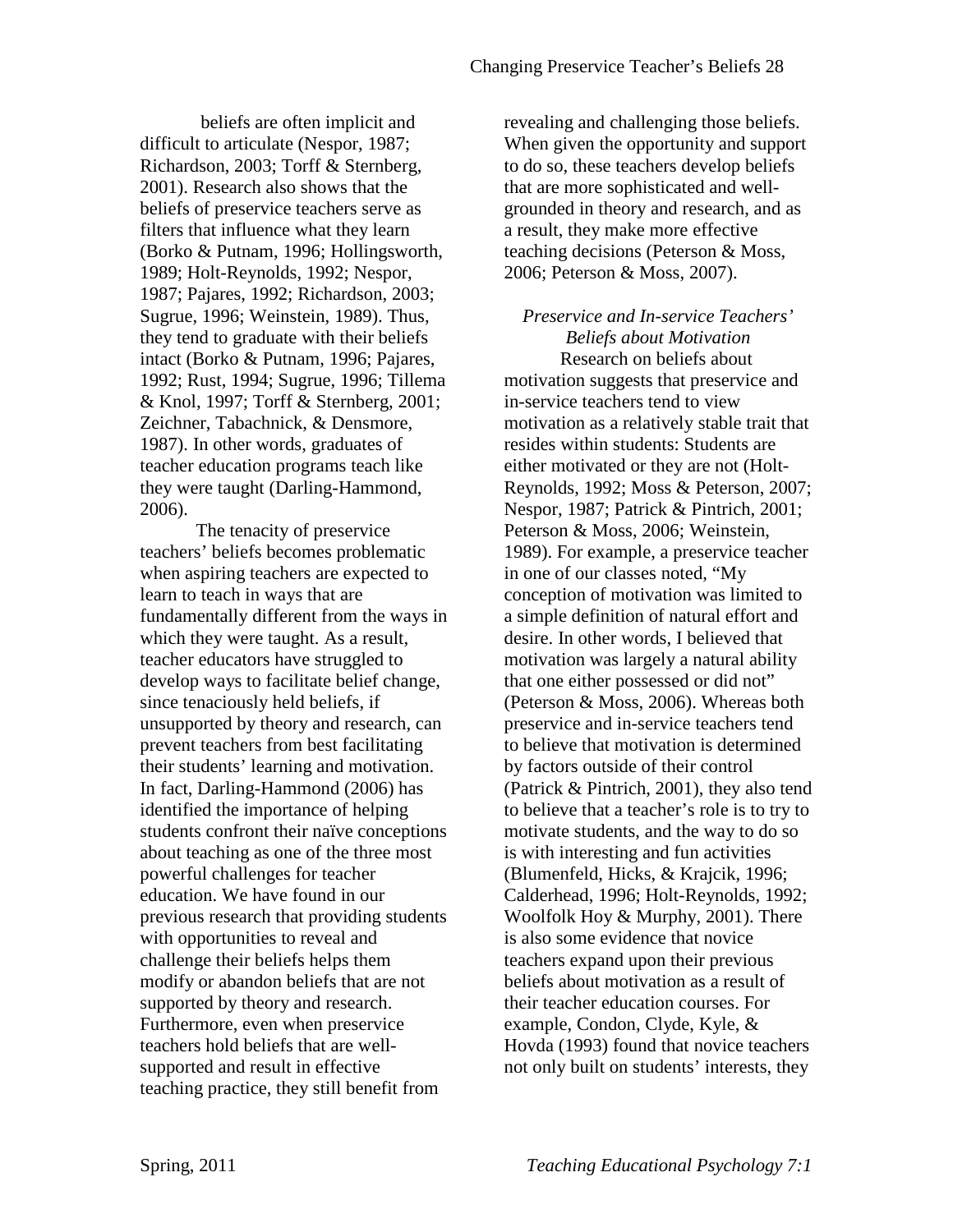also provided opportunities for choice and responsibility.

Whereas most of the research on teachers' beliefs has relied on qualitative methodologies such as interviews, observations, and case studies, Nolen and Nicholls (1994) developed written surveys that asked preservice and inservice teachers to rate the effectiveness of a variety of motivational strategies. Elementary teachers in their study reported that theory-based strategies such as cooperation, choice, and attributing students' achievement to effort were useful motivational strategies. These teachers also tended to agree with researchers that certain motivational strategies could be harmful, such as social and public comparisons, rewarding special privileges to high achievers, and attributing failure to lack of effort. Nolen and Nicholls suggested that teachers may be able to demonstrate more sophisticated beliefs when asked to indicate agreement or disagreement with statements of motivational strategies as opposed to being asked to articulate their beliefs through the more open-ended data collection techniques common in other studies.

In our previous research, we have used graduate-level preservice teachers' papers to provide evidence that they had supported or changed their beliefs about motivating students as a result of taking a course in theories of teaching and learning and completing graduate study focused on the application of motivational theory to the classroom (Moss & Peterson, 2007; Peterson & Moss, 2006; Peterson & Moss, 2007). In the current study, our goal was to extend this research by examining how an educational psychology course helps undergraduate preservice teachers reveal and challenge their beliefs about

motivating students. In addition, we wanted to quantify changes in their beliefs by using a questionnaire adapted from the previously mentioned Nolen and Nicholls (1994) study in which they measured beliefs about the effectiveness of theory-based motivational strategies. Specifically, our study addressed the following question: How do preservice teachers' beliefs about motivational strategies change as a result of taking an educational psychology course designed to help students engage in systematic intentional inquiry of their beliefs about learning and teaching?

# **Method**

# *Participants*

Participants included 98 sophomore education majors enrolled in educational psychology at a private mid-Atlantic university. They were equally divided among elementary and secondary education majors, 80% were female, 93% were Caucasian, and their mean age was 19 years. Our educational psychology course used a systematic and intentional learning process that engaged preservice teachers in revealing and challenging their underlying assumptions through the lenses of theory and research (Moss, 2002; Moss & Schreiber, 2004; Schreiber, Moss, & Staab, 2005). The major learning objective of the course was to develop an understanding of relevant theory and research operating in effective teaching practice. We wanted students to: (a) understand theories of human development, learning, and motivation as lenses through which to consider practice; (b) reveal and challenge assumptions about teaching and learning; and (c) use theory and research to evaluate, defend, and/or modify their teaching decisions.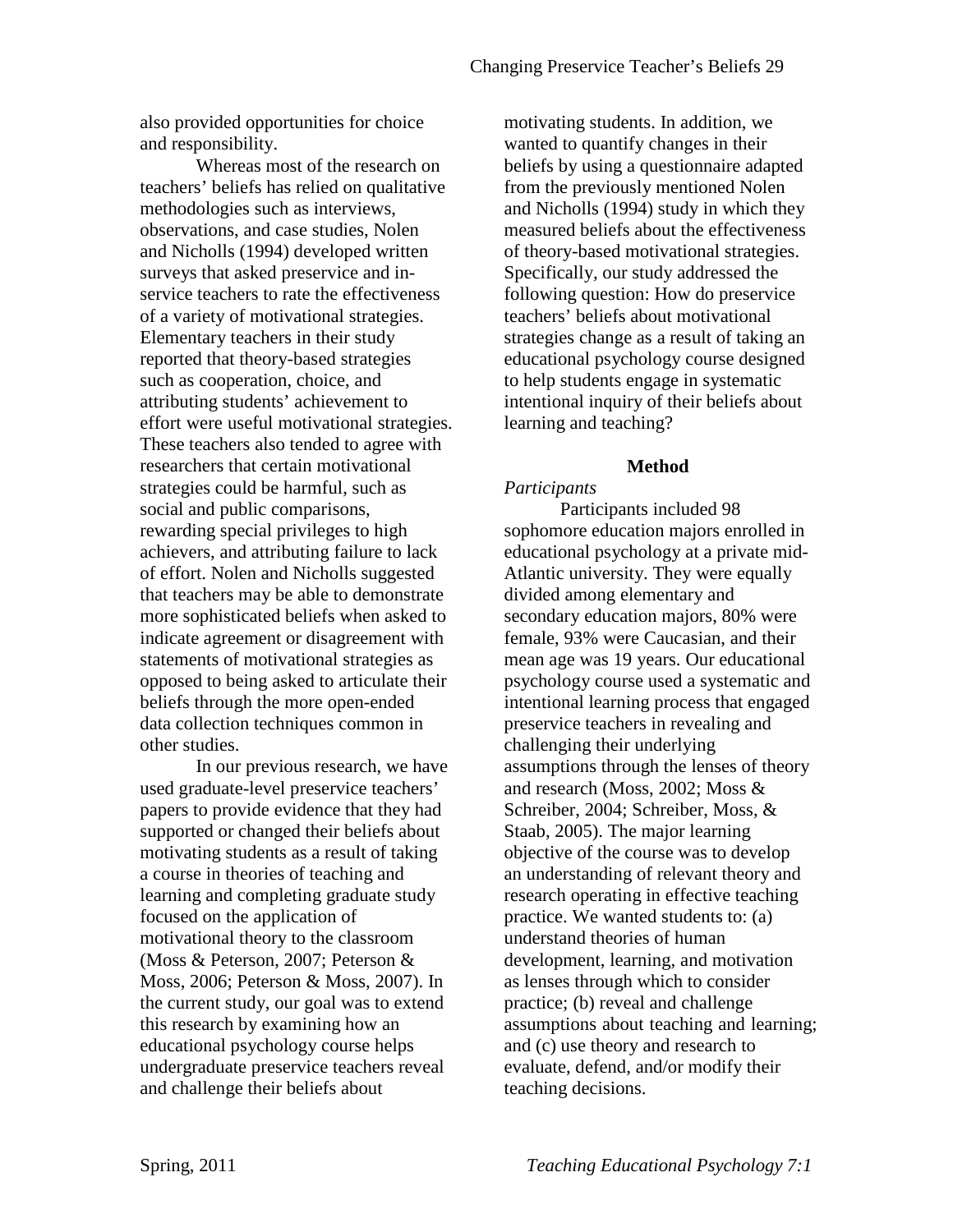In order to situate learning within the context of authentic instructional planning, we asked each student to develop a learning project to serve as the context for investigating educational theory and research. Learning projects consisted of a unit or program students intended to teach in their future professional positions. Students began by writing an overview of the learning project that included a description of the targeted learners, intended learning goals, major learning activities, and products and/or performances used to assess achievement of the learning goals. Throughout the semester, students used theories and research to analyze and refine their projects by submitting three learning project analyses, which focused on development, learning, and motivation respectively.

In order to assist their learning, we developed a set of key theoretical principles (McCown & Moss, 1996; Moss, 2001; Moss, 2002) that were broad, integrative statements designed to help students synthesize the large amount of theoretical concepts and research into a few big ideas. Several key principles of learning and motivation were taught that might have informed our students' beliefs about motivational strategies as measured by the questionnaire. These principles included: (a) The availability and quality of models influence student learning and motivation; (b) Self-efficacy and selfregulation develop as learners set their own goals, monitor their own progress, and evaluate their own performances; and (c) Effective teachers create learning environments that foster intrinsic motivation in all students. Whereas the first two of these key principles were clearly based in Bandura's social cognitive theory, instructors had

flexibility in the theories they chose to emphasize for teaching the third key principle. Based on the text, the instructors could choose to emphasize social constructivism, self-efficacy, selfdetermination theory, goal orientation theory, personal and situational interest, and attribution theory, or some combination of these.

In each learning project analysis, we asked students to use theoretical concepts and research underlying the key principles to analyze decisions of practice in their learning projects. We asked them to reveal and examine their assumptions that came to light as a result of their new learning, to consider the validity of these assumptions, and to discuss specifically how they could use theory and research to justify sound decisions in their projects and to change those decisions when warranted to make their project more theoretically sound and research-based. The third learning project analysis focused specifically on key principles of motivation. At the end of the semester, students submitted a final summary report describing their learning projects using theory and research to support their teaching decisions.

### *Instrumentation and Procedures*

 Students responded to a two-part questionnaire developed by Nolen and Nicholls (1994). The questionnaire included two hypothetical scenarios, one that described disaffected students and one that described able and motivated students. The scenario for disaffected students read as follows: You are teaching a class (at the grade level you would like to teach) that has a few children who lack all interest in learning. They are not at all disruptive. But, they daydream, are slow to start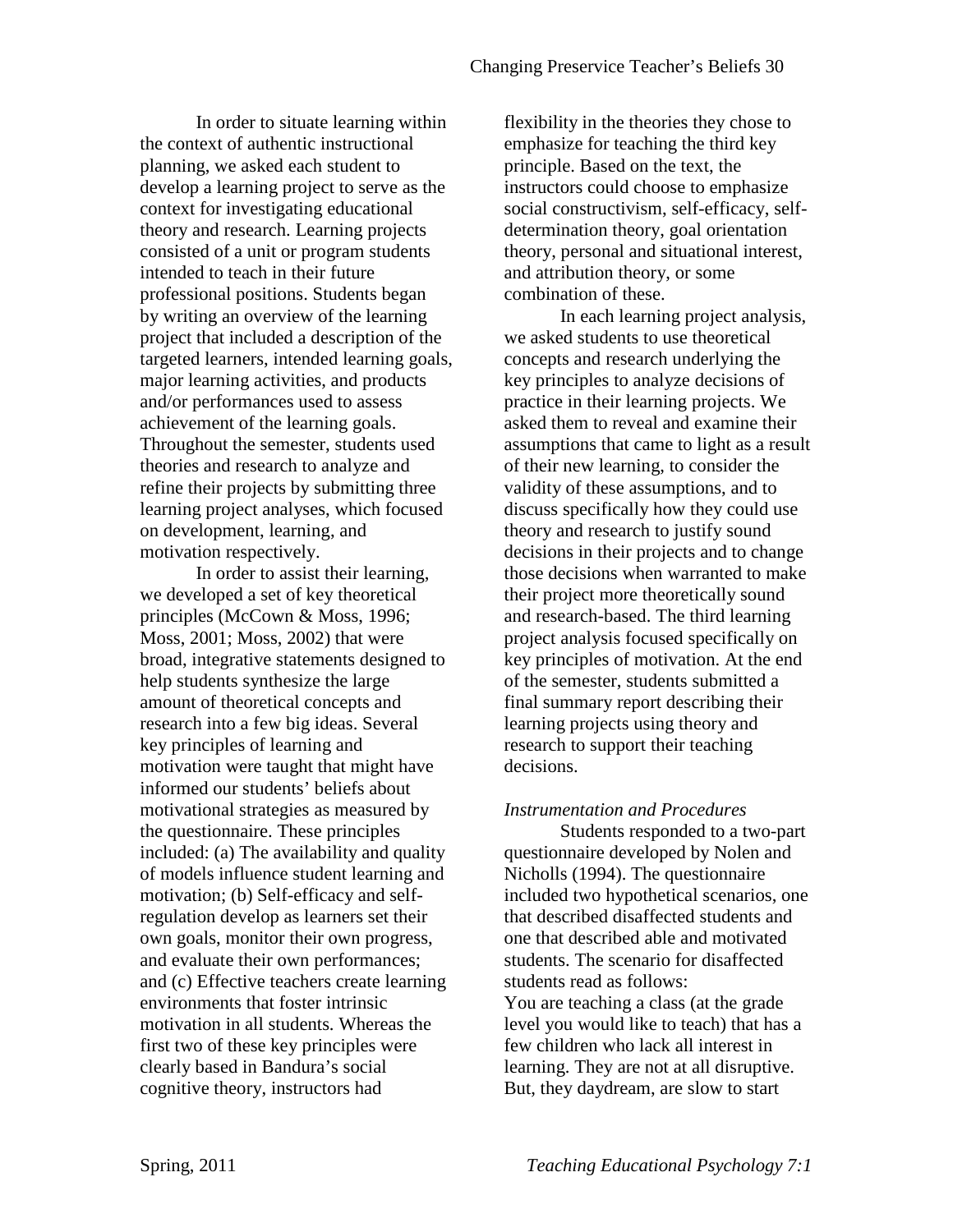assignments, do not work hard, and are falling further and further behind the other students. Below are some possible things you could say or do to improve the motivation of such students. Indicate how useful you think each thing would probably be for improving the motivation of these students. The scenario for able and motivated students read as follows: You have some students who are very able and eager to learn and who complete all assignments accurately and quickly. Below are some things you could say or do to maintain (or even improve) the motivation of these students. Indicate how useful you think each thing would be for keeping these students well- motivated.

Following each scenario, students rated the effectiveness of motivational strategies on a 5-point scale  $(5 = very useful, 3 = neutral, 1 = very)$ *harmful*). The lists of motivational strategies were based on recommendations by researchers and textbook authors (40 items for disaffected students and 33 items for able and motivated students). Students responded to the questionnaire during the first and last week of the semester.

### *Data Analyses*

Using factors from the Nolen and Nicholls (1994) study, we calculated pre- and posttest scores for each factor: praise, attributing failure to low effort, negative reinforcement for task completion, using task extrinsic rewards, promoting cooperation, giving choice, offering stimulating tasks, showing interest and giving responsibility, attributing accomplishments to thought and effort, and minimizing pressure. We then tested for significant differences between pre- and posttest scores for each factor by conducting paired t-tests, with alpha set at  $p < .01$ .

## **Results and Discussion**

Results for motivational strategies for disaffected students are summarized in Table 1. Asterisked factors were significantly different at *p* < .01. Based on our key principles, we hypothesized that students would maintain or increase their support of the following factors: praise, attributing failure to low effort, promoting cooperation, giving choice, offering stimulating tasks, showing interest and giving responsibility, and attributing accomplishments to thought and effort. We hypothesized that they would decrease their support for using taskextrinsic rewards.

As hypothesized, students increased their endorsement of promoting cooperation, giving choices, offering stimulating tasks, and showing interest and giving responsibility. All of these strategies were supported by theories that were emphasized in our educational psychology class. Also as expected, students did not increase their endorsement of using task extrinsic rewards. Because our key principles emphasized the benefits of intrinsic motivation, we did not expect them to increase their endorsement. It is also interesting to note, however, that they did not decrease in their endorsement of task extrinsic rewards as we hypothesized. This result may be due to the fact that the textbook (Ormrod, 2006) acknowledges that extrinsic rewards are sometimes necessary and can be used in ways that do not diminish intrinsic motivation. It is also possible that some of the instructors endorsed the use of extrinsic rewards.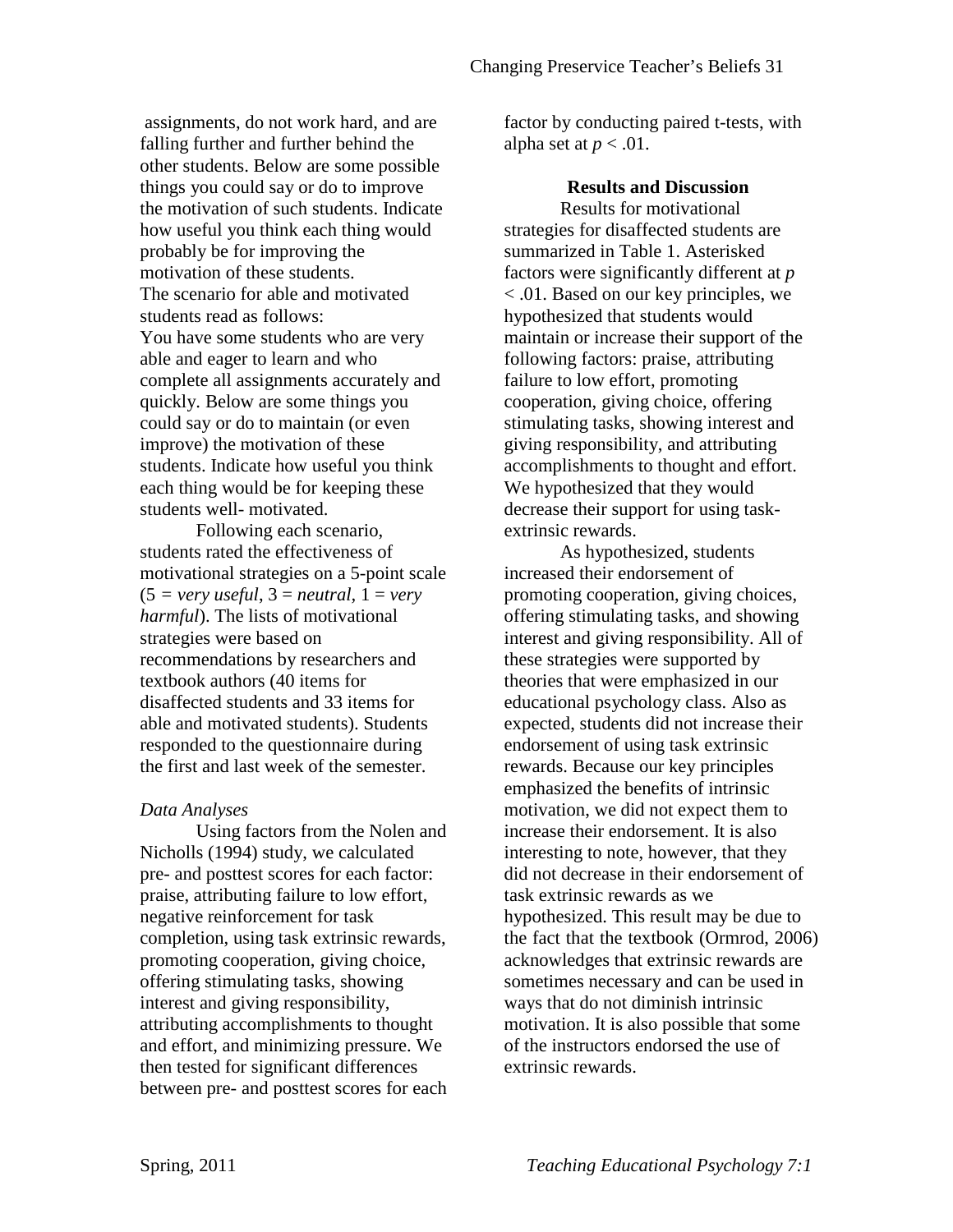|                                               | Pretest          |       |       |       |           |                  | <b>Posttest</b> |       |       |           |  |
|-----------------------------------------------|------------------|-------|-------|-------|-----------|------------------|-----------------|-------|-------|-----------|--|
| <b>Motivational Strategy</b>                  | $\boldsymbol{N}$ | min   | max   | M     | <b>SD</b> | $\boldsymbol{N}$ | min             | max   | M     | <b>SD</b> |  |
| Praise                                        | 98               | 4.00  | 14.00 | 9.07  | 2.22      | 85               | 4.00            | 15.00 | 9.33  | 2.45      |  |
| Attribute failure to low effort               | 94               | 7.00  | 28.00 | 16.79 | 4.54      | 82               | 7.00            | 32.00 | 16.39 | 4.65      |  |
| Negative reinforcement for<br>task completion | 97               | 3.00  | 14.00 | 7.49  | 2.21      | 83               | 3.00            | 14.00 | 7.54  | 2.31      |  |
| Use task-extrinsic rewards                    | 96               | 5.00  | 19.00 | 12.43 | 2.66      | 82               | 4.00            | 20.00 | 11.94 | 3.23      |  |
| Promote cooperation*                          | 97               | 6.00  | 15.00 | 1.76  | 1.97      | 84               | 10.00           | 15.00 | 13.02 | 1.47      |  |
| Give choice*                                  | 98               | 6.00  | 19.00 | 13.55 | 2.87      | 84               | 9.00            | 20.00 | 15.48 | 2.51      |  |
| Offer stimulating tasks*                      | 98               | 5.00  | 10.00 | 7.58  | 1.32      | 83               | 4.00            | 10.00 | 8.27  | 1.34      |  |
| Show interest and give<br>responsibility*     | 98               | 10.00 | 20.00 | 15.82 | 2.14      | 84               | 13.00           | 20.00 | 17.07 | 1.71      |  |
| Attribute thought and effort                  | 98               | 10.00 | 20.00 | 16.05 | 7         | 83               | 12.00           | 20.00 | 16.43 | 2.06      |  |
| Minimize pressure                             | 96               | 4.00  | 15.00 | 9.58  | 2.17      | 83               | 7.00            | 15.00 | 10.07 | 1.82      |  |

Table 1. *Beliefs about Motivational Strategies for Disaffected Students*

*Note.* \*Means differed significantly at  $p < .01$ 

Contrary to our hypotheses, students did not increase their endorsement of attributional strategies. We believe this result is most likely because instructors reported not having adequate time to address attribution theory. In addition, the wording of the attribution items did not make it readily apparent that these strategies were based on attribution theory. For example, one of the items for attributing to failure to low effort stated, "Tell them, 'You will have to do better if you are going to get a good job when you leave school.' " One of the items for attribute thought and effort stated: "Occasionally give them a smile or a pat on the back when they are trying hard." It is not surprising that students who had perhaps been introduced only briefly to attribution theory would use what they had learned to make decisions about how strongly they would endorse these strategies. Contrary to our hypothesis, students also did not increase their endorsement of using praise. We believe that this is most likely due to the wording of two items in this factor, both of which refer to

students as "good boy/girl." Given that many of our students were secondary majors, they may have objected to calling students good boys and girls.

In summary, our results for beliefs about motivating disaffected students showed that our preservice teachers increased in their endorsement of four strategies that we expected to increase. Even though they did not increase their endorsement of using extrinsic rewards, they also did not decrease.

Results for motivational strategies for able and motivated students are summarized in Table 2. Pairs of means that are shaded were significantly different at *p* < .01. Based on our key principles, we hypothesized that students would increase their endorsement of praising ability and effort, offering stimulating tasks, attributing thought and effort, promoting cooperation, and offering choice. We hypothesized that students would decrease their endorsement of publicized superior performance.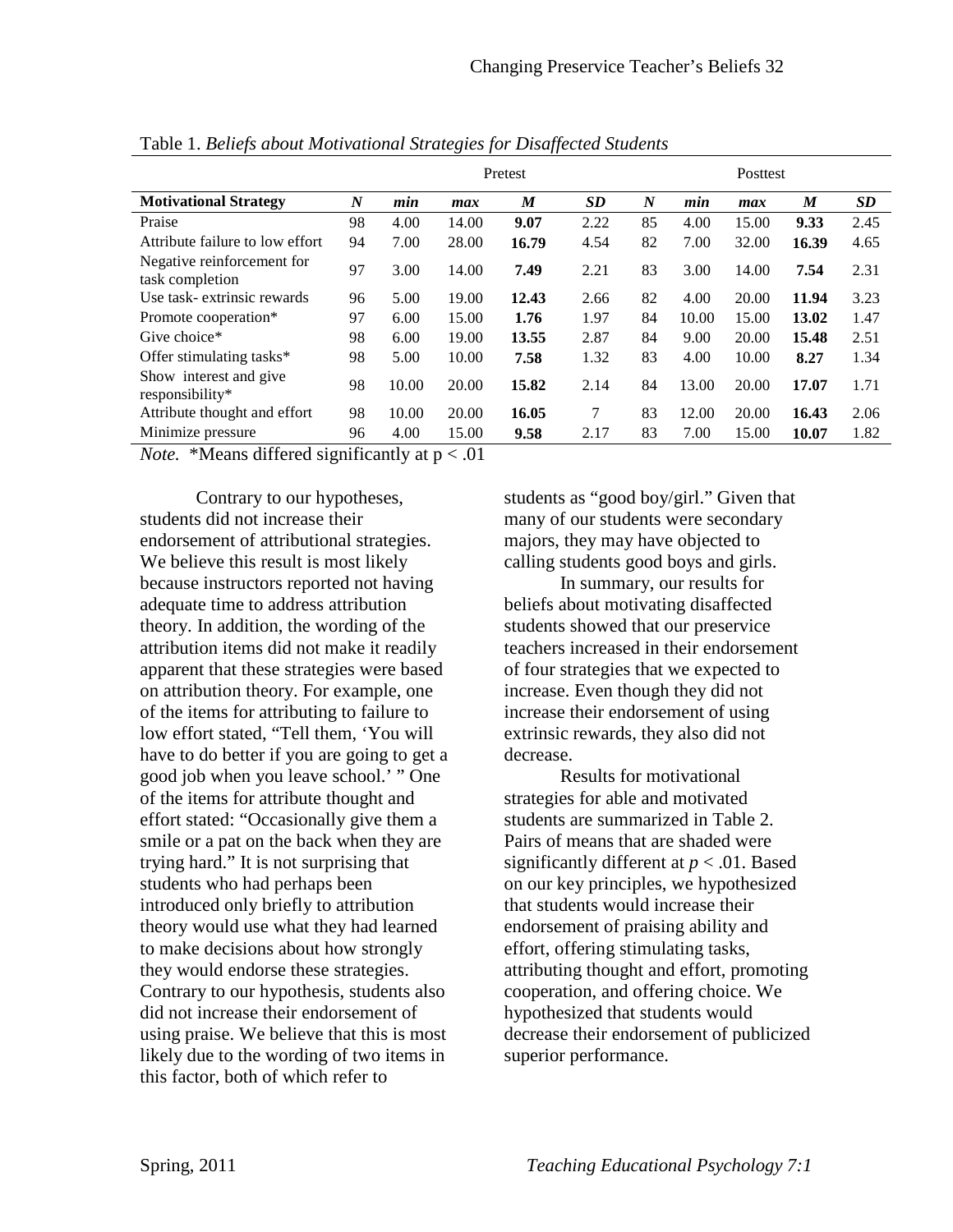|                                 | Pretest          |      |       |       |           |                  |      |       |       |           |
|---------------------------------|------------------|------|-------|-------|-----------|------------------|------|-------|-------|-----------|
| <b>Motivational Strategy</b>    | $\boldsymbol{N}$ | min  | max   | M     | <b>SD</b> | $\boldsymbol{N}$ | min  | max   | M     | <b>SD</b> |
| Publicize superior performance* | 98               | 3.00 | 12.00 | 6.99  | 2.07      | 85               | 3.00 | 14.00 | 7.98  | 2.50      |
| Praise ability and effort       | 95               | 5.00 | 19.00 | 11.05 | 3.27      | 84               | 5.00 | 23.00 | 11.24 | 3.94      |
| Use task-extrinsic rewards      | 98               | 4.00 | 18.00 | 10.97 | 3.30      | 85               | 4.00 | 19.00 | 10.94 | 3.33      |
| Offer stimulating tasks*        | 97               | 9.00 | 20.00 | 15.61 | 2.36      | 85               | 8.00 | 20.00 | 16.19 | 2.30      |
| Attribute thought and effort*   | 98               | 3.00 | 15.00 | 10.51 | 2.30      | 85               | 3.00 | 15.00 | 11.01 | 2.67      |
| Promote cooperation*            | 98               | 9.00 | 25.00 | 19.91 | 2.95      | 84               | 5.00 | 25.00 | 20.80 | 3.14      |
| Offer choice*                   | 98               | 3.00 | 14.00 | 9.81  | 2.41      | 85               | 3.00 | 15.00 | 11.49 | 2.55      |
| Enter academic competitions*    | 98               | 3.00 | 5.00  | 4.29  | 0.67      | 85               | 3.00 | 5.00  | 4.53  | 0.65      |

Table 2. *Beliefs about Motivational Strategies for Able and Motivated Students* 

*Note.* \*Means differed significantly at p < .01

As we hypothesized, students increased their endorsement of offering stimulating tasks, attributing thought and effort, promoting cooperation, and offering choice. These strategies are supported by theories such as attribution theory, social constructivism, and intrinsic motivation theory, and results confirmed our expectations. Students also increased their endorsement of publicizing superior performance. Because this strategy promotes performance goals rather than mastery goals, we had hypothesized that students' endorsement of this strategy would decrease. At the same time, it should be noted that in spite of the increase, our students' endorsement of these items still remained lower than all other strategies with the exception of entering academic competitions. There are several reasons for the unexpected increase in endorsement of this strategy. First, students may have developed misunderstandings about goal orientation theory due to time constraints in addressing the complexities of motivation. On average, the instructors devoted two or three class periods to motivation. Students' understanding might have also varied due to differences among instructors in emphasis placed on motivation theories. Their understanding was also likely dependent on the

instructors' own implicit assumptions about the value of various motivational strategies.

Our hypothesis that students would increase their endorsement of praising ability and effort was not supported. However, again we found that the wording of the items may not have accurately reflected what students had learned about attributions to ability and effort. For example, one item stated, "Tell them, 'I'm so glad that you aren't lazy.' " Even though we hoped that our preservice teachers would endorse strategies of making attributions to ability and effort, we would not have hoped that they would endorse this specific item as an acceptable way of praising ability and effort.

As with strategies for motivating disaffected students, we hypothesized that we would see a decrease in endorsement of using task-extrinsic rewards since our key principles emphasized the benefits of intrinsic motivation. This hypothesis was not supported, but our students did not increase their endorsement of using taskextrinsic rewards for maintaining motivation in able and motivated students. All of the items in this factor are clear with respect to offering taskextrinsic rewards, so we must assume that our students' beliefs were not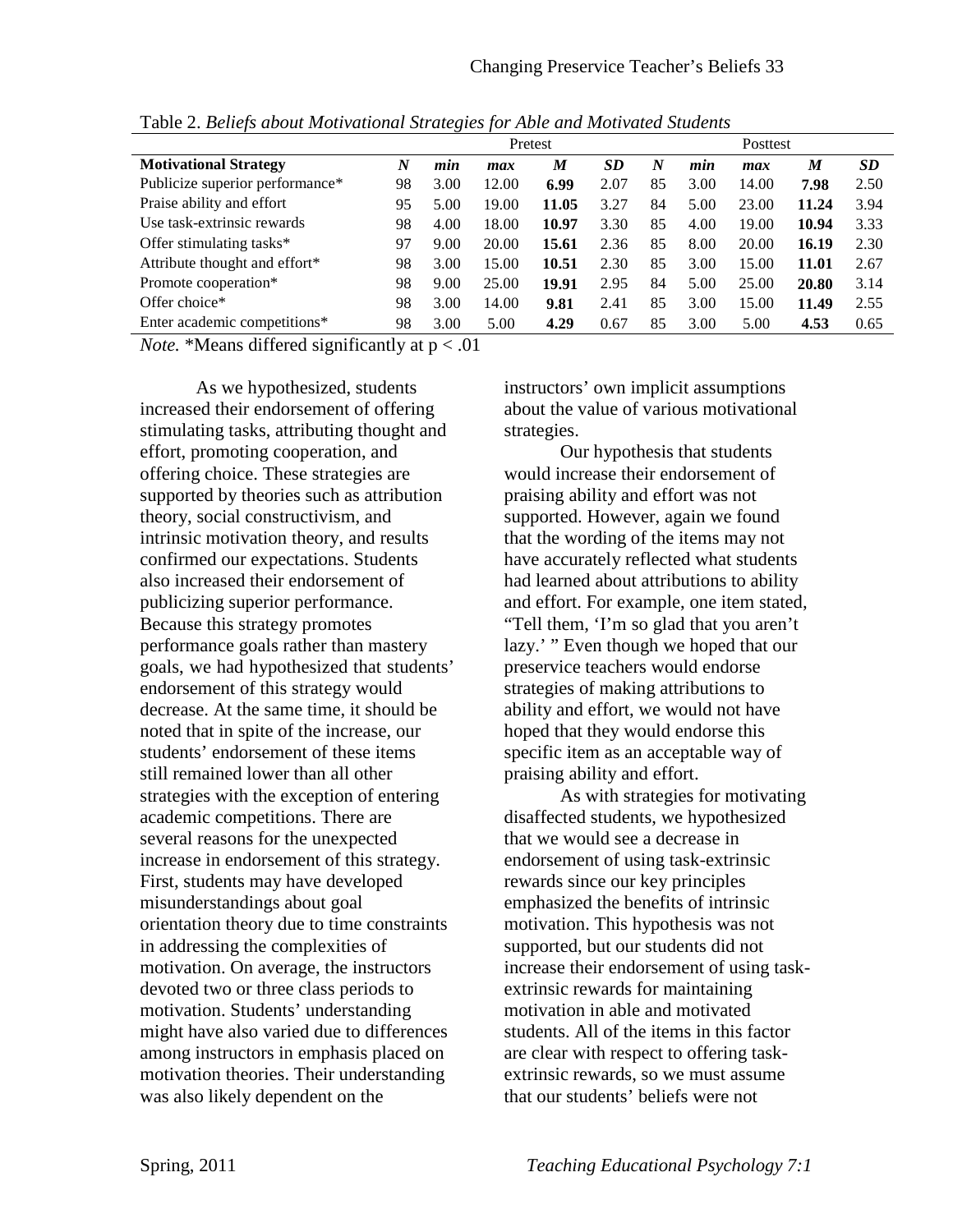influenced by their instructors. The textbook devoted two paragraphs to ways in which extrinsic reinforcers should be used only selectively, so it is possible that the results for this factor reflect the conditional recommendations concerning extrinsic reinforcers (Ormrod, 2006).

In summary, results for beliefs about motivating able and motivated students were mixed with respect to our hypotheses. Although students endorsed several strategies that we would have expected and hoped for, they also endorsed publicizing superior performance, a strategy which we had hoped would decrease because it emphasizes performance goals.

Looking across the results for both disaffected and motivated able students, we note that students did not significantly decrease their endorsement of any motivational strategies. This suggests the possibility that in one semester of instruction using our theoretical framework, students are more likely to strengthen their existing beliefs than they are to abandon them. This result is consistent with previous research showing that it is difficult to change beliefs in just one semester (Wideen et al., 1998). Another possibility is that the questionnaire items were not sensitive to the nuances of how our students would use theory and research to support effective decisions of motivational teaching practice. For example, students in our class might continue to endorse the task-extrinsic reward item, "Give them stars or stickers for improved effort or performance." However, after learning about goal orientation theory, they might explain their response by pointing out that emphasizing improvement would be one way to encourage mastery goals rather

than performance goals. This example illustrates one of the limitations in using structured questionnaire items to understand students' beliefs about motivation.

Results of this study have implications for the methods used in future research on belief change in preservice education. First, we suggest that researchers examine the match between the methods they use to capture preservice teachers' beliefs about issues of motivation and the utility of those methods to uncover sophisticated and nuanced understandings. In a class such as our educational psychology course where students learn to articulate theoretical support for their teaching decisions, the qualitative methodologies used in much of the research on teachers' beliefs are more likely to capture the rich nuances of our students' learning. This is especially true given the fact that our students were accustomed to articulating their beliefs in relation to an authentic context—a learning project that they designed and analyzed in detail. Our students might have produced more evidence, or at least richer evidence, of belief change if they were able to respond to questions situated in a more realistic teaching situation.

However, we also know from our experiences that regardless of the particular research method used, many students have difficulty articulating their beliefs, so it may be valuable to combine methods. For example, students might be asked to respond to statements such as those in the Nolen and Nicholls (1994) questionnaire, but also to add a brief rationale for their response. Another possibility is to have students respond to strategies embedded in rich and detailed scenarios. Even with a mixed methods approach, it is important that strategy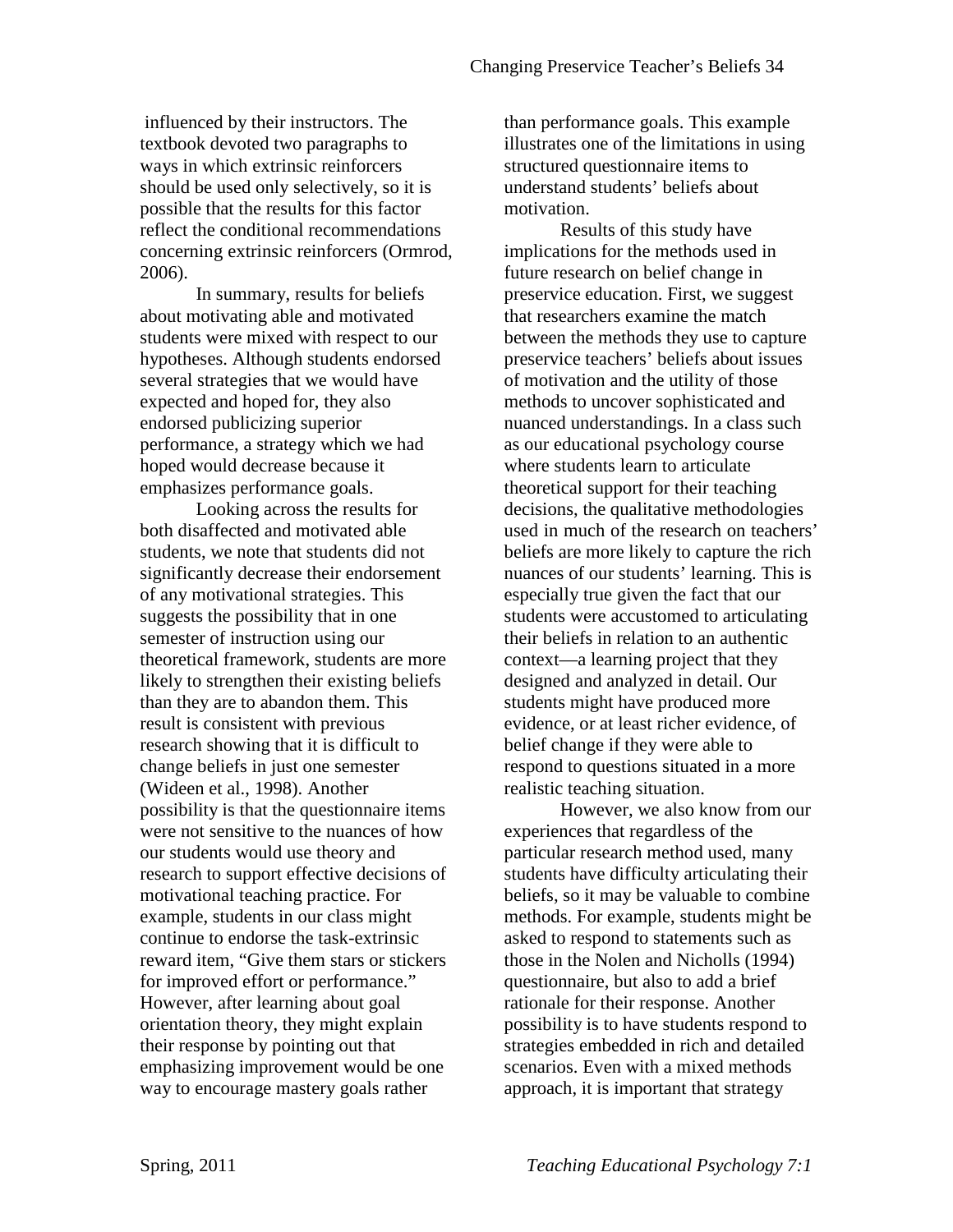statements be written in detailed and unambiguous language that are clearly supported or not supported by educational theory and research. Given the complexities of fostering motivation in diverse students, this is not an easy task. However, the potential benefits to the preparation of quality teachers make it a worthwhile endeavor.

Our results also have important implications for teaching educational psychology. Because we used an existing questionnaire, some of the motivational strategies did not reflect what we teach, sometimes making it difficult to draw conclusions about our students' beliefs about motivation as a result of our teaching. Even so, our results have provided useful information with which to stimulate further discussion among colleagues about our priorities for student learning given the short amount of time that can be devoted to motivation (or any other important topic in educational psychology). With greater clarity on the beliefs we wish to target, we can improve the ways in which we foster, capture, and assess these beliefs.

Overall, our results suggest that providing preservice teachers with opportunities to reveal, examine, and challenge their beliefs can help them develop more theoretically sound beliefs and make more effective teaching decisions. For the most part, our students were more likely to endorse theoretically supported motivational strategies at the end of the course than they were at the beginning of the course. As a result, we believe there is definitely promise in our theoretical framework that fosters systematic and intentional inquiry into beliefs about teaching.

 However, our results also indicate that students may change their beliefs in an unintended direction or develop misunderstandings, as in the case of endorsing publicized superior performance. These findings point to specific areas where we must become increasingly vigilant in checking the soundness of our students' beliefs, particularly when we are attempting to foster belief change. Our results also highlight the critical need for us as teacher educators to carefully consider how we can best help our students examine their beliefs about motivation in ways that help them clearly understand the complexities involved in using sound motivational practices. Finally, our results point to the need to develop ways to capture and analyze the beliefs that our students hold about the complexities of motivating students.

### **References**

- Ashton, P. T. (1990). Editorial. *Journal of Teacher Education, 44*(1), 2. Ashton, P. T., & Webb, R. B. (1986). *Making a difference: Teachers' sense of efficacy and student achievement.* New York: Longman.
- Blumenfeld, P., Hicks, L., & Krajcik, J. S. (1996). Teaching educational psychology through instructional planning. *Educational Psychologist, 31*, 51-52.
- Borko, H., & Putnam, R. T. (1996). Learning to teach. In D. C. Berliner & R. C. Calfee (Eds.), *Handbook of educational psychology* (pp. 673-708). New York: Macmillan.
- Brookhart, S. M., & Freeman, D. J. (1992). Characteristics of entering teacher candidates. *Review of Educational Research, 62,* 37-60.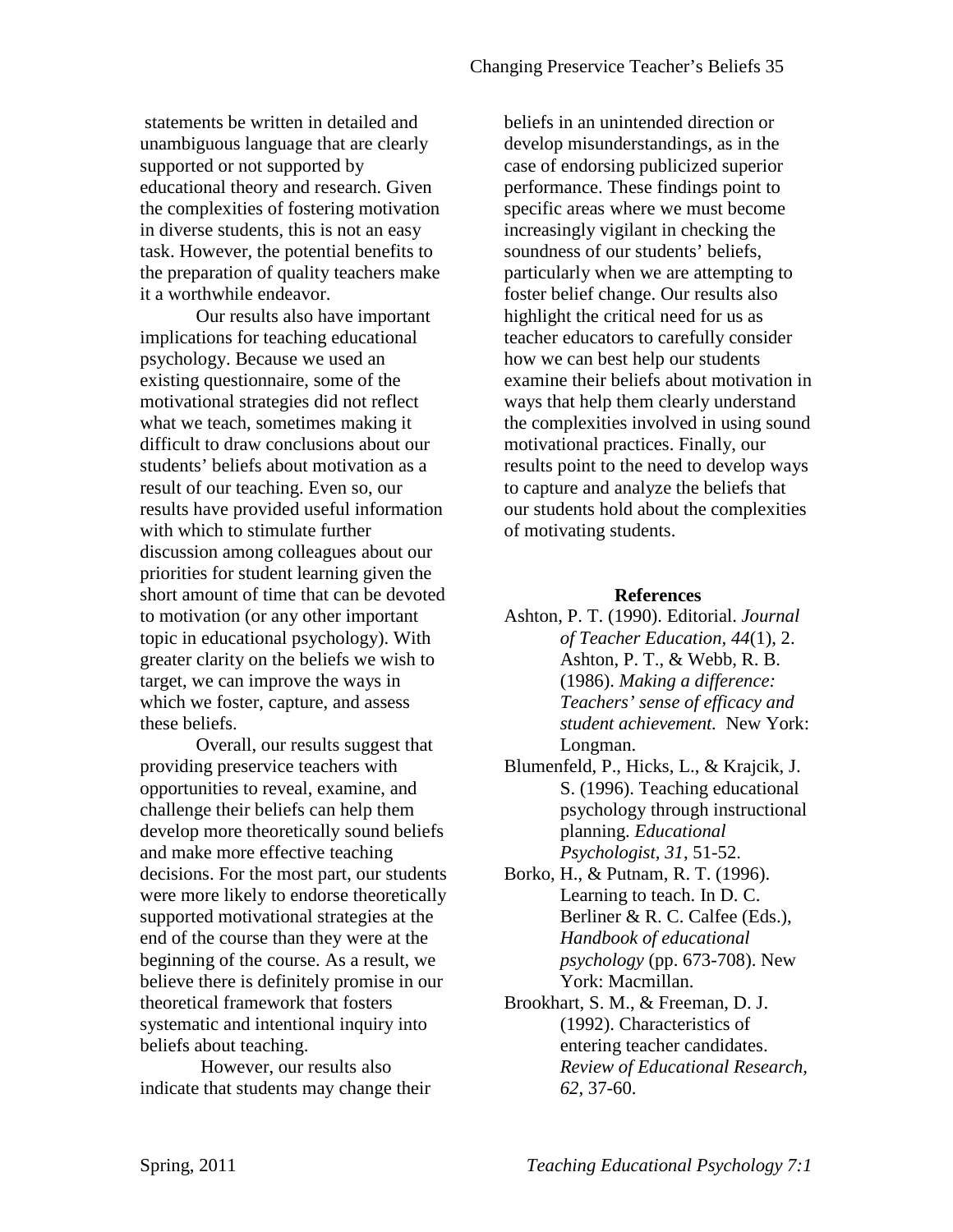- Calderhead, J. (1996). Teachers' beliefs and knowledge. In D.C. Berliner & R.C. Calfee (Eds.) *Handbook of educational psychology*  (pp.709-725)*.* New York: Macmillan.
- Condon, M. W. G., Clyde, J. A., Kyle, D. W., & Hovda, R. A. (1993). A constructivist basis for teaching and teacher education: A framework for program development and research on graduates. *Journal of Teacher Education, 44*, 273-278.
- Darling-Hammond, L. (2006). *Powerful teacher education: Lessons from exemplary programs*. San Francisco, CA: Jossey-Bass.
- Gregoire, M. (2003). Is it a challenge or a threat? A dual-process model of teachers' cognition and appraisal processes during conceptual change. *Educational Psychology Review, 15*, 147-179.
- Gregoire-Gill, M., Ashton, P. T., & Algina, J. (2004). Changing preservice teachers' epistemological beliefs about teaching and learning in mathematics: An intervention study. *Contemporary Educational Psychology, 29*, 164-185.
- Holt-Reynolds, D. (1992). Personal history-based beliefs as relevant prior knowledge in coursework: Can we practice what we teach? *American Educational Research Journal, 29*, 325-349.
- Hollingsworth, S. (1989). Prior beliefs and cognitive change in learning to teach. *American Educational Research Journal, 26*, 160-189.

Lortie, D. (1975). *Schoolteachers: A sociological study*. Chicago, IL: University of Chicago Press.

- McCown, R. R., & Moss, C. M. (1996). *Theoretical Principles of Educational Psychology*. Educational Psychology [course syllabus]. Department of Foundations and Leadership, School of Education, Duquesne University: Pittsburgh, PA
- Moss, C. M. (April, 2001). *Beyond painting the roses red: Challenging the beliefs of preservice teachers in an online community of inquiry.* In Karen Scanlon (Ed.), Technology: Applications to teacher preparation. Monograph III (pp.32-42). The Pennsylvania Association of Colleges of Teacher Educators.
- Moss, C. M. (April, 2002*). In the eye of the beholder: The role of educational psychology in teacher inquiry*. Paper presented at the annual meeting of the American Educational Research Association, New Orleans, LA.
- Moss, C.M., & Peterson, S.E. (2007). *Enhanced self-regulation and teacher quality: One teacher's journey of conflict and conceptual change.* Paper presented at the annual meeting of the American Educational Research Association, New Orleans, LA.
- Moss, C. M., & Schreiber, J. B. (April, 2004). *The palimpsest: A conceptual framework for understanding teacher beliefs*. Paper presented at the annual meeting of the American Educational Research Association, San Diego, CA.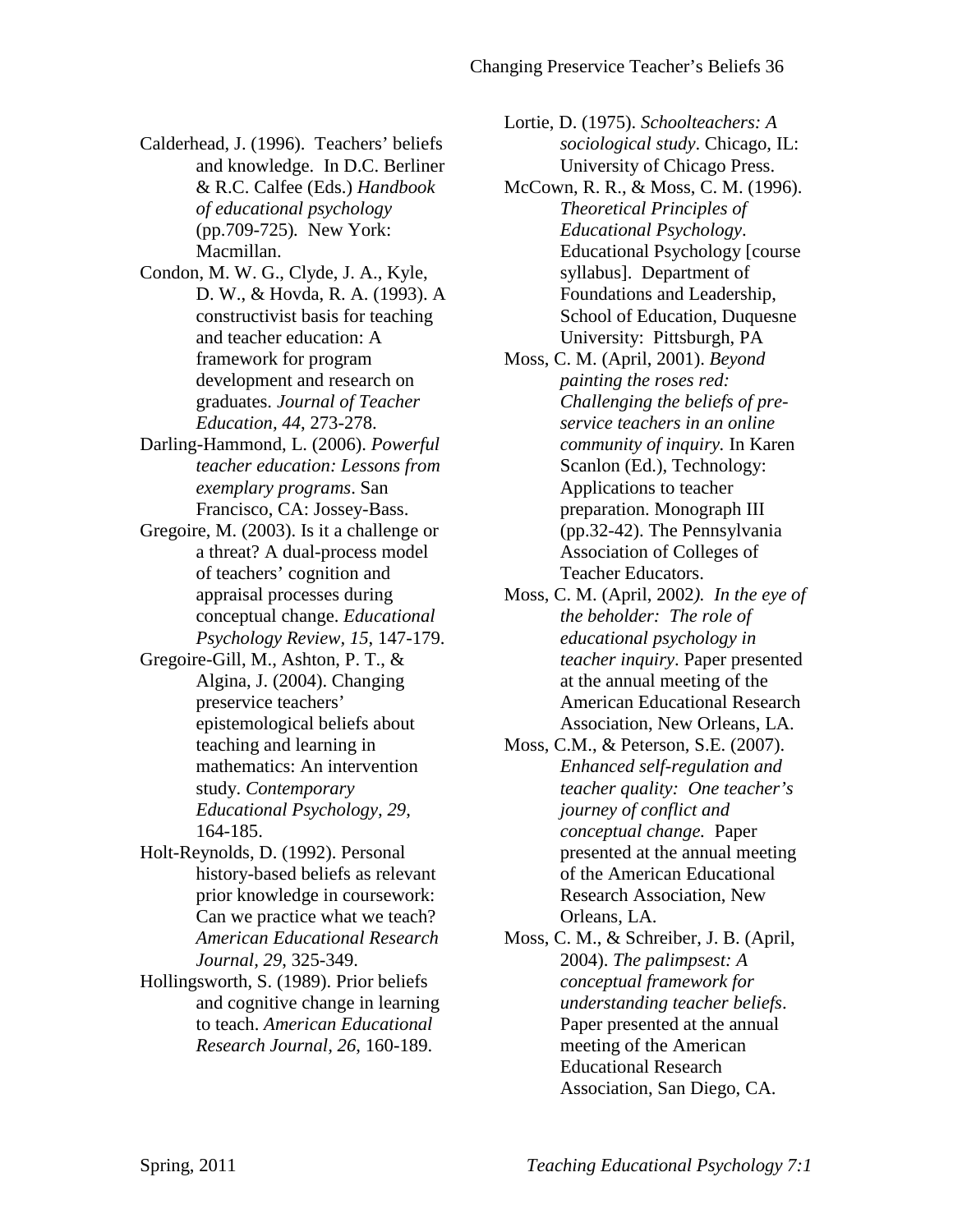- Nespor, J. (1987). The role of beliefs in the practice of teaching. *Journal of Curriculum Studies, 19*, 317- 328.
- Nolen, S. B., & Nicholls, J. G. (1994). A place to begin (again) in research on student motivation: Teachers' beliefs. *Teaching & Teacher Education, 10*(1), 57-69.
- Ormrod, J. E. (2006). *Educational psychology: Developing learners* (5th ed.). Upper Saddle River, NJ: Pearson Merrill-Prentice Hall.
- Pajares, M. F. (1992). Teachers' beliefs and educational research: Cleaning up a messy construct. *Review of Educational Research, 62*(3), 307-332.
- Patrick, H., & Pintrich, P. R. (2001). Conceptual change in teachers' intuitive conceptions of learning, motivation, and instruction: The role of motivational and epistemological beliefs. In B. Torff and R. Sternberg (Eds.), *Understanding and teaching the intuitive mind: Student and teacher learning*. Mahwah, NJ: Lawrence Erlbaum Associates.
- Peterson, S. E., & Moss, C. M. (2006, April). *Changing Pre-service Teachers' Beliefs about Learning and Motivation: Are We Asking the Right Questions?* Paper presented at the annual meeting of the American Educational Research Association, San Francisco, CA.
- Peterson, S. E., & Moss, C. M. (2007, April). *Acquiring, Abandoning, and Adapting Beliefs about Motivation: Inquiry into Teachers' Decisions of Teaching Practice.* Paper presented at the annual meeting of the American

Educational Research

Association, Chicago, IL.

- Raths, J., & McIninch, A. C. (2003). *Teacher beliefs and classroom performance: The impact of teacher education*. Greenwich, CT: Information Age Publishing.
- Richardson, V. (1996). The role of attitudes and beliefs in learning to teach. In J. Sikula, T. Buttery, & E. Guyton (Eds.), *Handbook of research on teacher education* (2nd ed., pp.TK). New York, NY: Macmillan.
- Richardson, V. (2003). Preservice teachers' beliefs. In J. Raths & A. C. McAninch (Eds.), *Teacher beliefs and classroom performance: The impact of teacher education* (pp.1-22). Greenwich, CT: Information Age Publishing.
- Richardson, V., & Placier, P. (2001). Teacher change. In V. Richardson (Ed.), *Handbook of research on teaching* (4th ed., pp. 905-947). Washington, DC: American Educational Research Association.
- Rust, F. O. (1994). The first year of teaching: It's not what they expected. *Teaching and Teacher Education, 10*, 205-217.
- Schreiber, J. B., Moss, C. M., & Staab, J. (2005). *Theoretical Model for Examining Educator Beliefs*. Paper presented at the annual meeting of the American Educational Research Association, Montreal, Canada.
- Sugrue, C. (1996). Student teachers' lay theories: Implications for professional development. In I. F. Goodson & A. Hargreaves (Eds.), *Teachers' professional lives*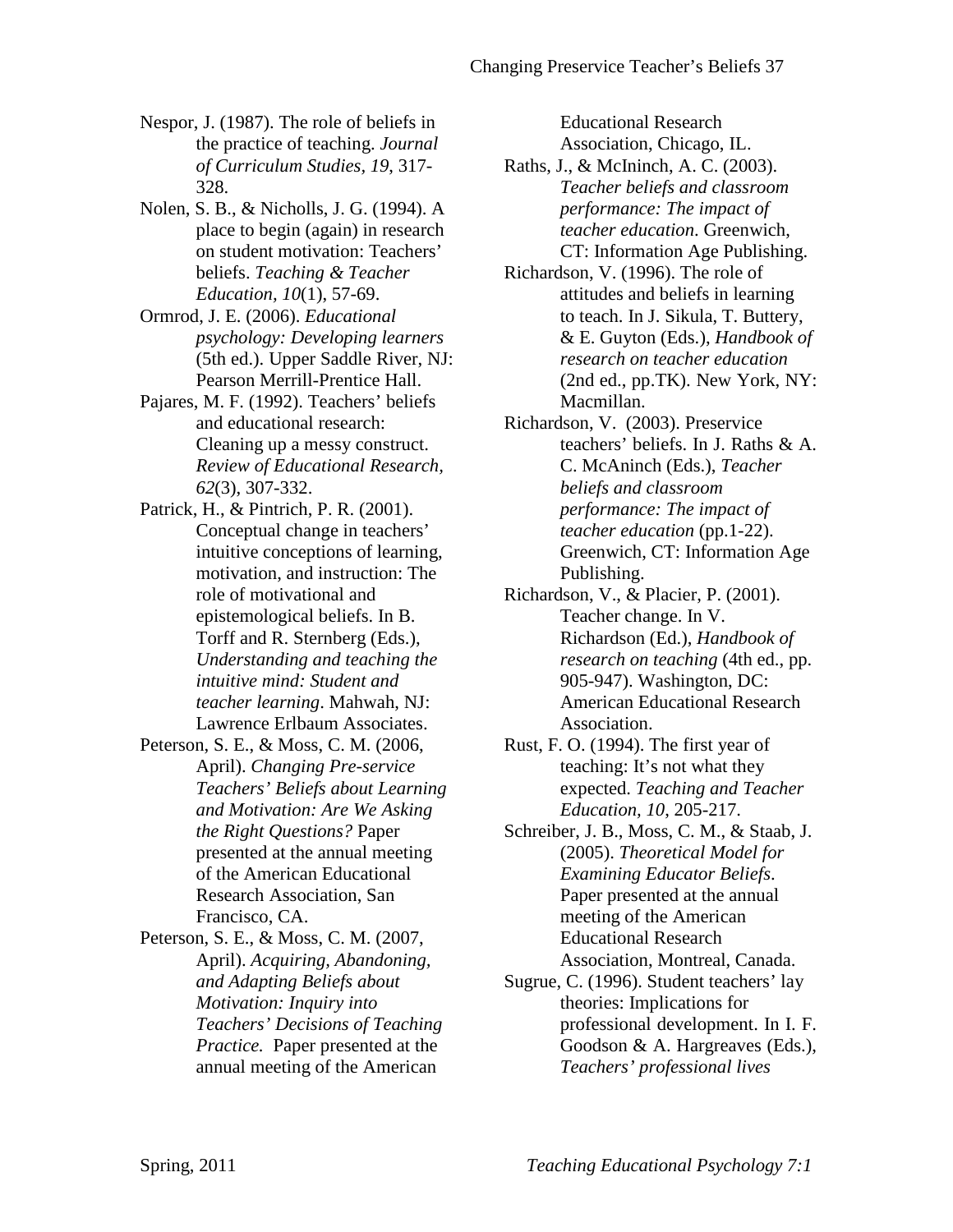(pp.154-204). London: Falmer Press.

Tillema, H., & Knol, W. (1997). Promoting student teacher learning through conceptual change or direct instruction. *Teaching and Teacher Education, 13*(6), 579-595.

Torff, B., & Sternberg, R. J. (2001). Intuitive conceptions among learners and teachers. In B. Torff & R. J. Sternberg (Eds.) *Understanding and teaching the intuitive mind: Student and teacher learning* (pp. 3-26)*.*  Mahwah, NJ: Lawrence Erlbaum Associates.

- Weinstein, C. (1989). Teacher education students' perceptions of teaching. *Journal of Teacher Education, 40*(2), 53-60.
- Wideen, M., Mayer-Smith, J., & Moon, B. (1998). A critical analysis of the research on learning to teach: Making the case for an ecological perspective on inquiry. *Review of Educational Research, 68*(2), 130-178.
- Wilson, S. M. (1990). The secret garden of teacher education. *Phi Delta Kappan, 72,* 204-209.

Woolfolk Hoy, A., Davis, H., & Pape, S. J. (2006). Teacher knowledge and beliefs. In P Alexander & P. Winne (Eds.), *Handbook of educational psychology* (2nd ed.). Mahwah, NJ: Lawrence Erlbaum Associates.

- Woolfolk Hoy, A. & Murphy, P. K. (2001). Teaching educational psychology to the implicit mind. In B. Torff & R. J. Sternberg (Eds.), *Understanding and teaching the intuitive mind: Student and teacher learning.*  Mahwah, NJ: Lawrence Erlbaum Associates.
- Wubbels, T., & Korthagen, F. A. J. (1990). The effects of a preservice teacher education program for the preparation of reflective teachers. *Journal of Education for Teaching*, *16,* 29- 43.
- Zeichner, K., Tabachnik, R., & Densmore, K. (1987). Individual, institutional, and cultural influences on the development of teachers' craft knowledge. In J. Calderhead (Ed.), *Exploring teachers' thinking* (pp. 21- 59TK?). London, England: Cassell.